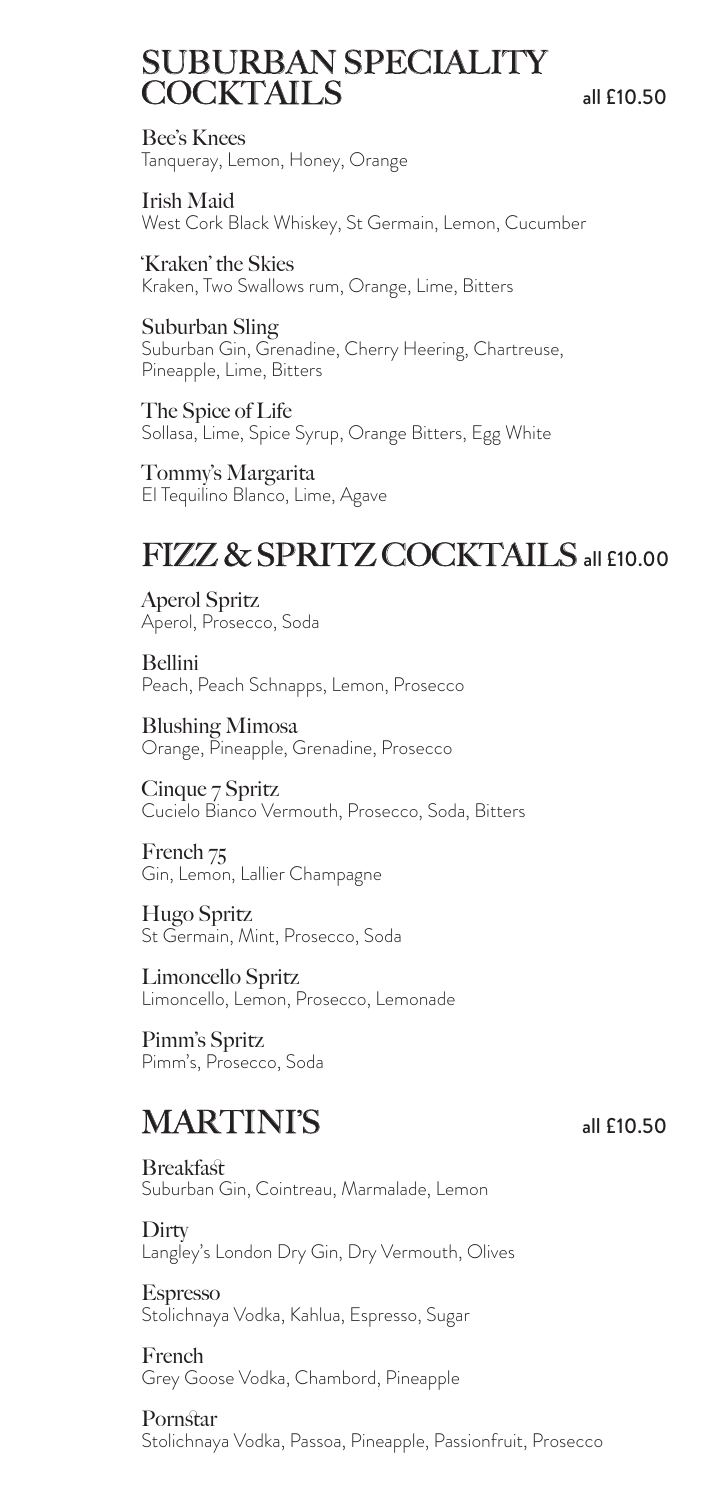# CLASSIC COCKTAILS all £10.50

#### Bloody Mary

Mary White Vodka, Lemon, Tomato Juice, Worcestershire Sauce, Tabasco

Bramble Manchester Blackberry Gin, Lemon, Sugar

Cosmopolitan Stolichnaya Vodka, Cointreau, Cranberry, Lime

Disaronno Sour Disaronno, Lemon, Egg White

Long Island Iced Tea Stolichnaya Vodka, Havana 3yr, Tanqueray, Cointreau, Tequila, Lemon, Coke

Mai Tai Havana 3yr, Havana 7yr, Curaçao, Lime, Orgeat

Mojito Nusa Caña Tropical, Mint, Lime, Soda

Negroni Cucielo Rosso, Campari, Tanqueray

Old Fashioned Woodford Reserve Bourbon or Bumbu Rum, Sugar, Bitters

*If you fancy a cocktail that is not on our list, feel free to ask one of our fantastic bartenders, we will do our best to accommodate*

# NO & LO -TAILS all £4.50

Aper-Low Spritz Aperol, Fresh Orange & Lemonade - 2.0% ABV

Arnold Palmer Iced Tea & Lemonade

No-Jito Apple, Mint, Lime, Soda

Orchard Gem Apple Syrup, Lime, Pineapple, Lemonade

Shirley Temple Grenadine, Ginger Ale & Lemon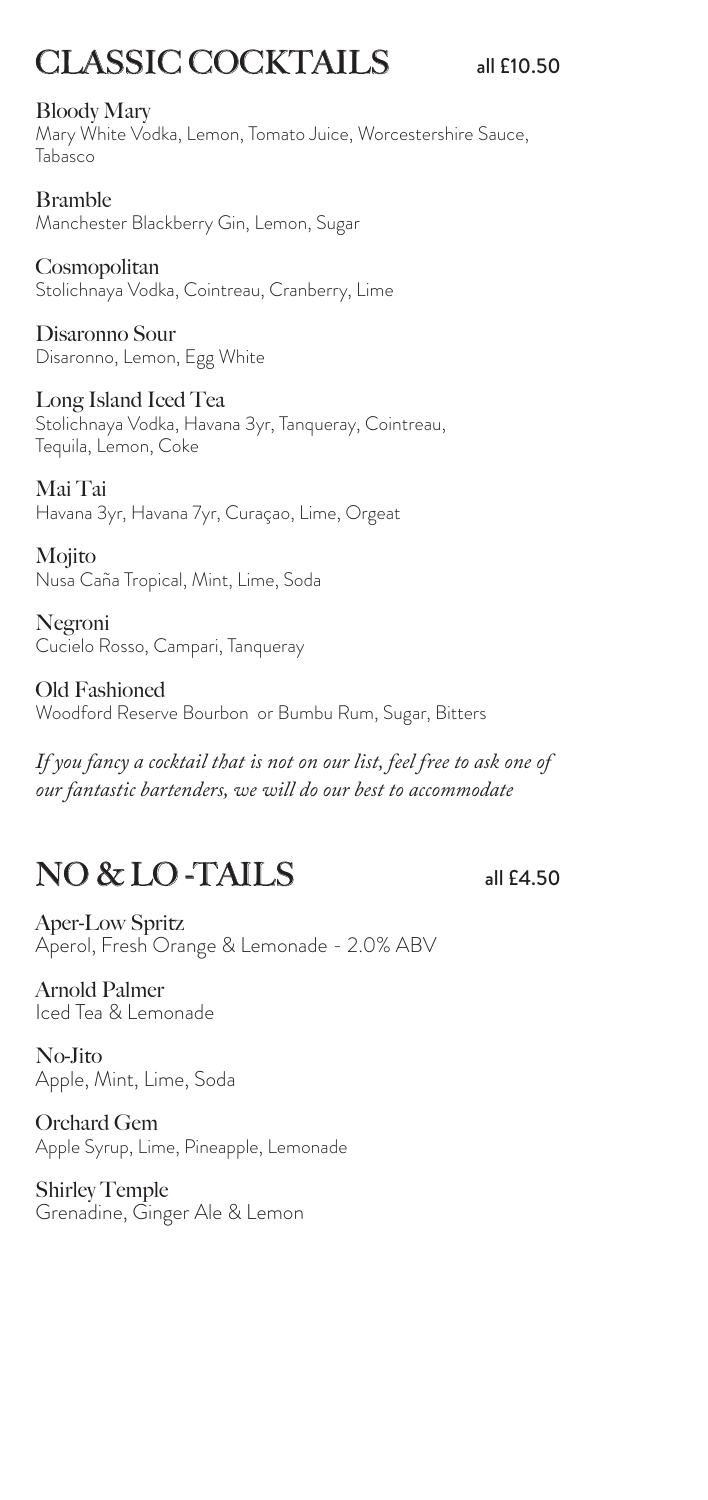# RED WINES

#### Alpha Box & Dice 'Mistress', *Adelaide Hills, Australia (v)* **Bottle £39.95**

Nineteen hour days in the vineyard and winery become the norm, your equipment becomes your family, the wines your Mistress. A real showstopping blockbuster of a red. Big, full-flavoured but also really elegant.

#### Barcolobo 'La Rinconda' Temperillo, *Castilla y Leon, Spain* **Bottle £34.95**

Packed with red fruit flavour, with a hint of spice followed by a long lasting finish

#### Baron de Pocé Pinot Noir, *Loire, France (v)* **Bottle £24.95 - 250ml £9.25 - 175ml £6.95 - 125ml £4.95**

Cool climate fresh Pinot Noir from Loire Valley. Juicy, easy drinking and just really good wine!

#### Chateau Bel Air Montagne St Emilion 2010, *Bordeaux, France*

#### **Bottle £49.95**

Extremely well balanced with hints of cherry and chocolate. From the best vintage of the last 30 years.

#### Domaine des Tourelles Red, *Bekaa Valley, Lebanon (v)* **Bottle £32.95**

Goes toe to toe with Chateau Musar and always comes out on top….in our opinion.

#### Domaine Mas Barrau Cabernet Franc, *Gard, France (v) [Organic]*

#### **Bottle £26.95 - 250ml £9.75 - 175ml £7.95 - 125ml £5.25**

If you want a seriously good wine the look no further than this Cabernet Franc! Organic, slightly herbal, textured and a bit wild. This will be your new favourite.

#### La Perdrix Solitaire Malbec, *Aude, France* **Bottle £24.95 - 250ml £9.25 - 175ml £7.25 - 125ml £4.95**

Did you know that France is the OG country for Malbec and not Argentina? This is a vibrant medium to full bodied red packed with blackcurrant and chocolate notes.

#### Línea Kármán Rioja Tinto, *Spain (v)* **Bottle £28.95 - 250ml £10.25 - 175ml £8.25 - 125ml £5.75**

Lovely juicy and unoaked style of Rioja from old bush vine fruit the label refers to the boundary between space and the Earth's atmosphere. This current Rioja definitely pushes the boundaries.

#### Morgante Nero d'avila *- Sicily, Italy* **Bottle £34.95**

Dark fruits, charming notes. This full bodied yet elegant wine will leave a lingering finish and make you want more.

#### Sierra Grande Merlot, *Central Valley, Chile (v)* **Bottle £23.95 - 250ml £8.95 - 175ml £6.95 - 125ml £4.75**

This wine comes from the Martin Family who are nestled in the foothills of the Andes - full of crunchy, juicy red fruit - medium bodied.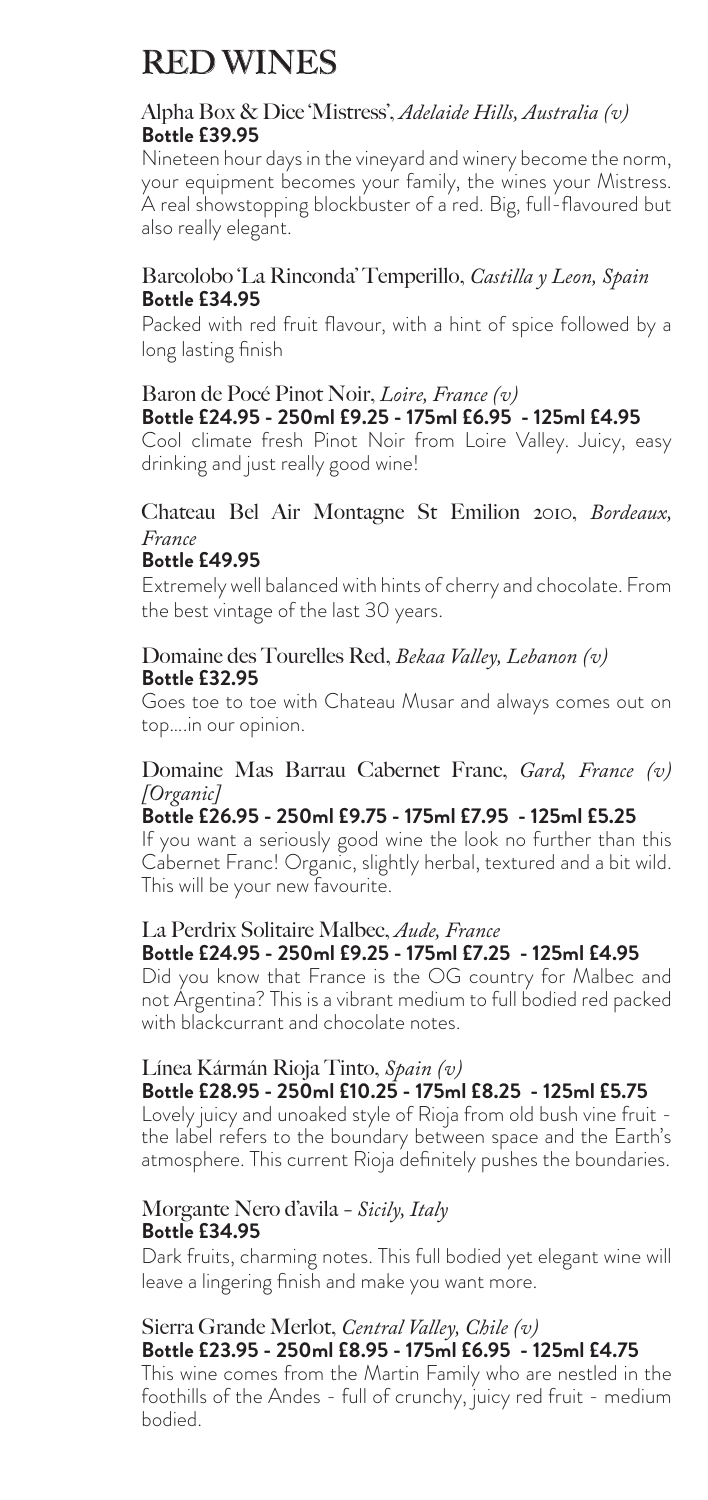# WHITE WINES

#### False Bay 'Windswept' Sauvignon, *Coastal Region, South Africa, (v)*

**Bottle £23.95 - 250ml £8.95 - 175ml £6.95 - 125ml £4.75**

Incredible Sauvignon Blanc for the money! Fresh, zesty and aromatic. Made sustainably by female winemaking superstar Nadia Bernard.

#### Henners Gardner Street Classic, *East Sussex, England (v)* **Bottle £34.95**

It's about time to see how good English wine really can be! This is a seriously good blend of Bacchus and Chardonnay. Expect notes of elderflower with a lovely rich texture.

#### La Fleur Solitaire, *Côtes du Rhône Blanc, France (v)* **Bottle £27.95 - 250ml £9.95 - 175ml £7.50 - 125ml £5.50**

A proper white Côtes du Rhône. Fresh but with a lovely mediumbodied texture and notes of white flowers and spice, from a short time in oak.

#### Mastri Vernacoli Pinot Grigio, *Trentino, Italy (v)* **Bottle £24.95 - 250ml £9.25 - 175ml £6.95 - 125ml £4.95**

High altitude Trentino is the premium growing region in Italy for Pinot Grigio. We're sure you'll agree once you've tried it!

#### MOKO Black Sauvignon Blanc, *Marlborough, New Zealand* **Bottle £31.95 - 250ml £11.25 - 175ml £8.50 - 125ml £6.25**

Classic tropical papaya and pineapple notes for this NZ Sauvignon - the label is inspired by the Maori facial tattoos - called Moko.

#### Pescador Vinho Branco, *Portugal* **Bottle £24.95 - 250ml £9.25 - 175ml £7.25 - 125ml £5.00**

Picture yourself on the Algarve, down by the beach or Marina, eating freshly caught fish, getting washed down by this fantastic vinho.

#### Santa Seraffa Gavi del Comune di Gavi, *Piemonte, Italy (v)* **Bottle £32.95**

Insanely good Gavi Di Gavi from a tiny sloped single vineyard cared for by the masters of this grape!

#### Soldier's Block Chardonnay, *Victoria, Australia* **Bottle £24.95 - 250ml £9.25 - 175ml £6.95 - 125ml £4.95**

Cool unoaked Aussie Chardonnay, no more "ABC"! Tangerine and floral notes in this textural delicious white.

#### Tenuta Aquilaia Vermentino, *Tuscany, Italy (v)* **Bottle £30.95**

Vermentino is the on-trend wine right now, and we love this one. Zesty aromatic nose with notes of preserved lemon, wild herbs and white flower.

#### Vincent Besson, Bourgogne Blanc, *Burgundy, France* **Bottle £39.95**

Class in a bottle, 100% Chardonnay, this white Burgundy is everything you want from this region, hints of citrus, gentle on your tastebuds with lasting acidity.

#### Wild House Chenin Blanc, *Western Cape, South Africa* **Bottle £22.95 - 250ml £7.95 - 175ml £6.25 - 125ml £4.25**

Wild House refers to the house that sits next to the dam on Boutinot's Estate in Franschhoek, South Africa. Wild due to the Baboons and snakes that roam there.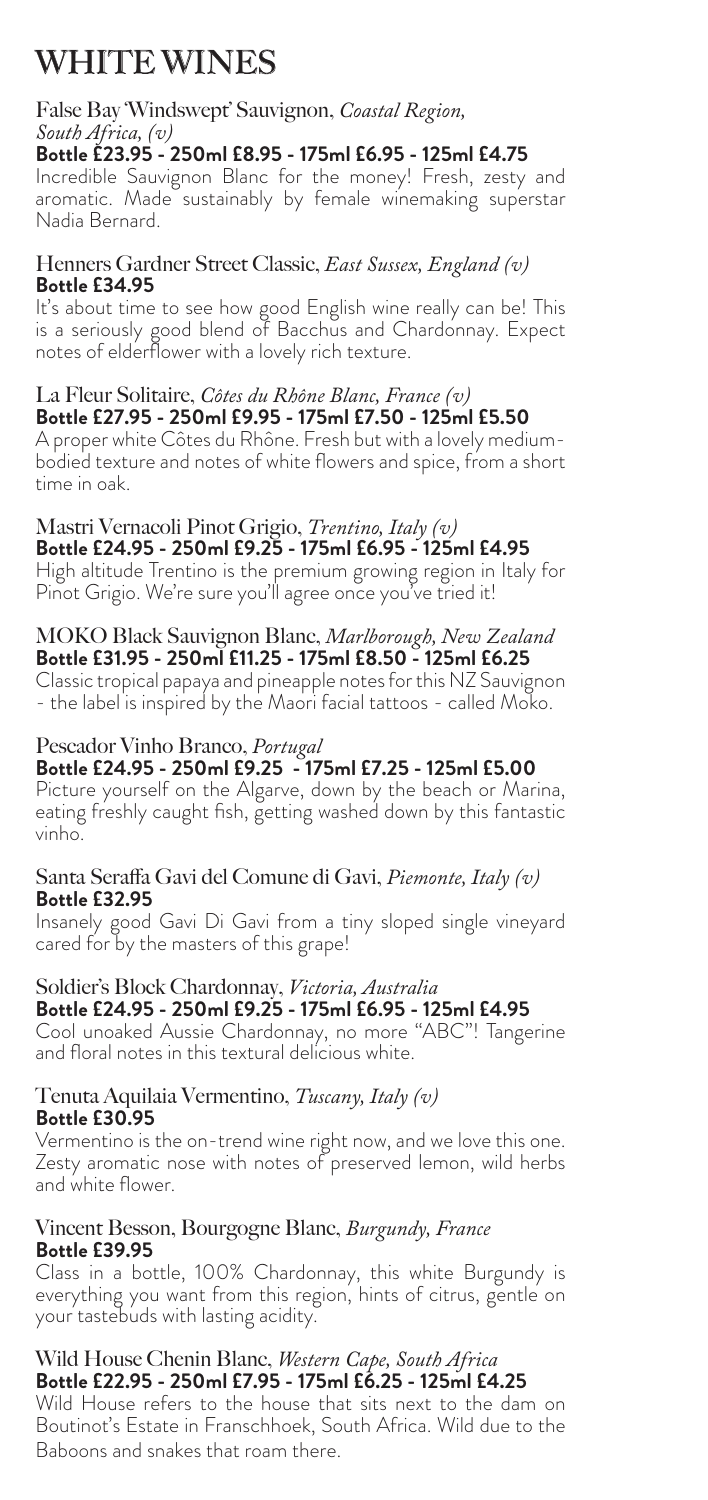# SPARKLING WINES

### Champagne Lallier Grand Cru Grande Réserve Brut, *Champagne, France*

#### **Bottle £54.95 - 175ml £13.95**

A boutique Champagne House with Grand Cru Vineyards and cellars that are back to back with Bollinger.

#### Champagne Pol Roger Brut Réserve NV, *France (v)* **Bottle £69.95**

A truly fine Grande Marque Champagne - the favourite of Sir Winston Churchill.

#### Cuvee Rosé Laurent Perrier, *Champagne, France* **Bottle £89.95**

This iconic Rosé Champagne has great depth and freshness with hints of fresh strawberries, raspberries and wild cherries.

#### Ferghettina Franciacorta Rosé Brut, *Lombardy, Italy (v)* **Bottle £48.95 - 175ml £12.95**

The botte is a wonder to behold and the wine inside is even better! Franciacorta is Italy's answer to Champagne and this Rosé is aged for 1000 days.

#### Fontessa Prosecco Spumante Brut, *Veneto, Italy (v)* **Bottle £27.95 - 175ml £7.95**

Perfectly fresh, bubbly and fruity Prosecco - ideal for all occasions!

### ROSÉ WINES

### Château de Luc Corbieres Rosé 'Les Jumelles',

#### *Languedoc, France (v)* **Bottle £34.95**

This boutique Rose is next level! Amazing quality, long finish and packed with delicate spice, cherry and stone fruit notes. The bottle is ace too.

#### Edalise, Côtes de Provence Rosé, *France (v)* **Bottle £30.95 - 250ml £10.95 - 175ml £8.50 - 125ml £6.25**

Delightfully crisp and refreshing, as Provence rosé should be. Powdery pink in colour, with notes of white peaches, redcurrants and mandarin.

### Mirabello Pinot Grigio Rosé, *Lombardy, Italy (v)* **Bottle £22.95 - 250ml £8.95 - 175ml £6.25 - 125ml £4.50**

Dry, crisp and delicate with light red berry fruits. Summer quaffer!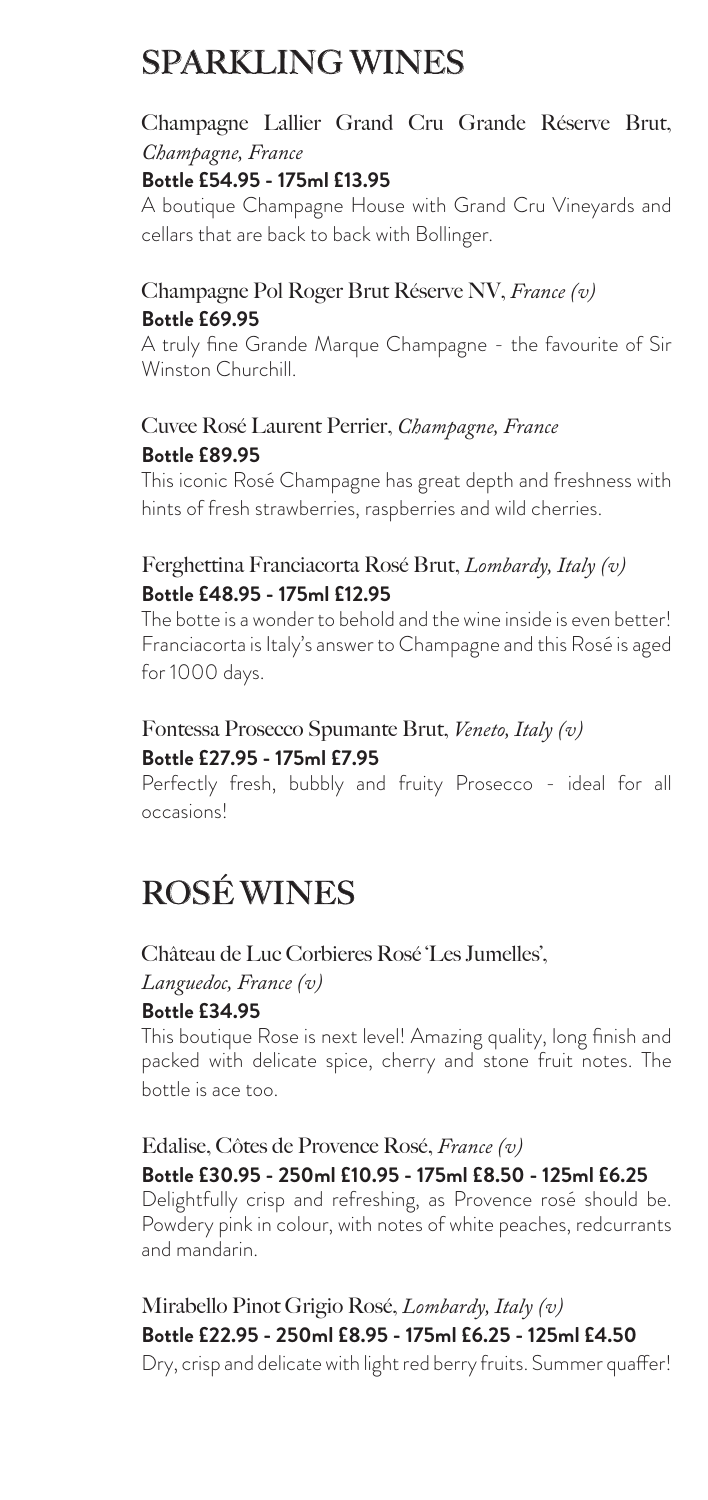# $\text{GINS}$  all £5.50

Applewood - Australia - 43.0% Bombay Sapphire - England - 40.0% Brockmans - England - 40.0% Chase Pink Grapefruit - England - 40.0% Edinburgh Gin - Scotland - 43.0% Gin Mare - Spain - 42.7% Hendricks - Scotland - 41.4% Hernö - Sweden - 40.5% Lakes Gin - Cumbria - 46.0% Langley's London Dry Gin - England - 41.7% Malfy Arancia/Limone/Rosa Pink Grapefruit - Italy - 41.0% Monkey 47 - Germany - 47.0% Opihr - England - 40.0% Portobello Road - England - 42.0% Rude Gin - England - 41.0% Sipsmith Sloe Gin - England - 29.0% Tanqueray - England - 43.1% Tanqueray Seville - England - 41.3% Warner Edwards Rhubarb - England - 40.0%

Local Gins

all £5.75

Big Hill Dist. Rose - Mobberley - 40.0% Camino Gin - Cheshire - 40.0% Emerald Gin - Heald Green - 40.0% Forest Gin - Macclesfield - 42.0% Kuro Gin - Siddington - 40.0% Manchester Blackberry - Manchester - 40.0% Manchester Raspberry - Manchester - 40.0% Manchester Signature - Manchester - 42.0% Spirit of George - Mobberley - 40.0% Suburban Gin - Cheshire - 40.0% Three Wrens Gin - Cheshire - 41.5% Weetwood Gin - Tarporley - 42.0% Weetwood Raspberry - Tarporley - 40.0%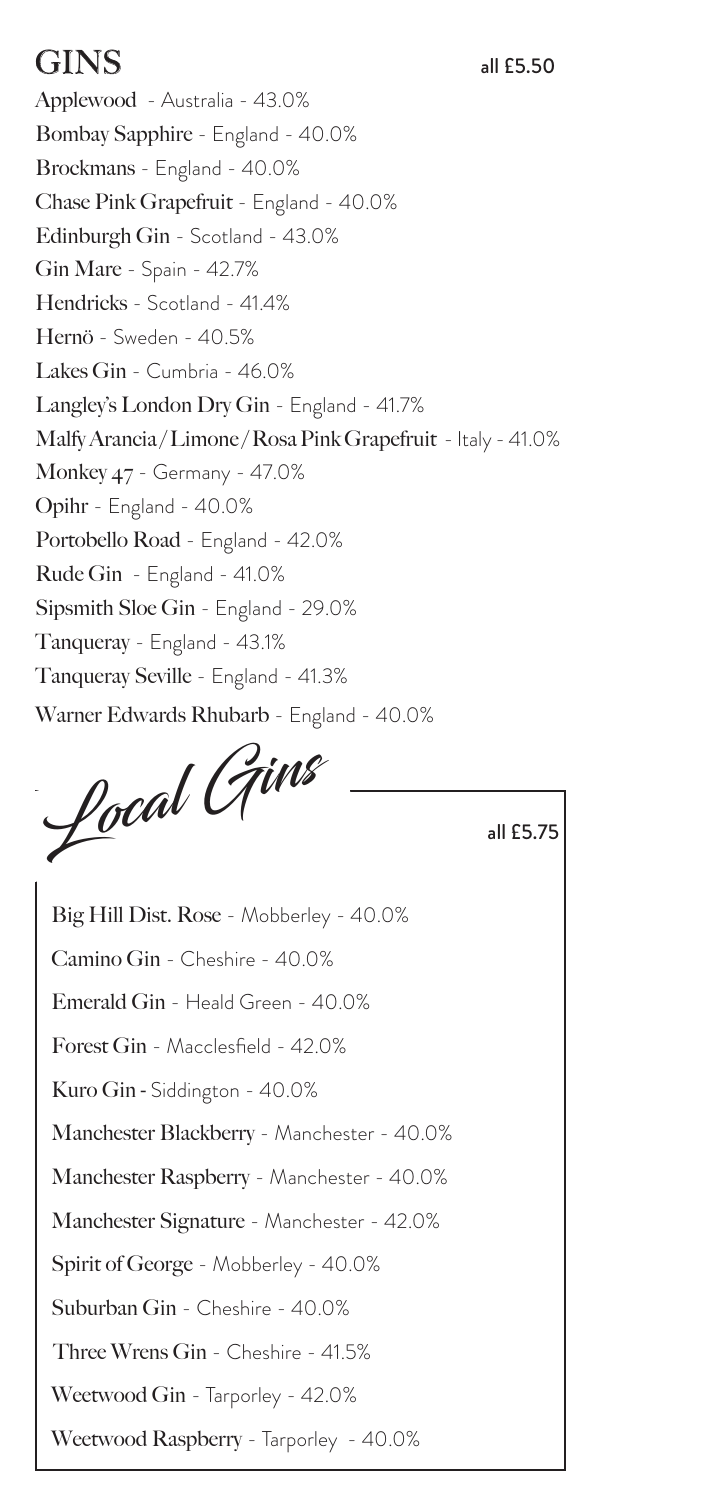# THE RUM SHACK all £4.50

### **WHITE**

Chairman Reserve - 40.0% - St Lucia Havana 3 - 40.0% - Cuba Nusa Caña Tropical - 37.5% - Indonesia

### SPICED

Diablesse Spiced Clementine - 40.0% - Caribbean Havana Especial - 40.0% - Cuba Nusa Caña Spiced - 40.0% - Indonesia Two Swallows Spiced Rum - 38.0% - England

### GOLDEN

Bumbu - 35.0% - Barbados Mount Gay - 40.0% - Barbados Mount Gay XO - 43.0% - Barbados

### DARK

Diplamatico - 40.0% - Venezula Goslings Black Seal - 40.0% - Bermuda Kraken - 40.0% - Trinidad & Tobago Rumbullion - 42.6% - England Salford Rum - 40.0% - Salford, England

### OVERPROOF all **£5.00**

Banana Bomb - 57.0% - England

Pineapple Grenade - 64.0% - England

Wray & Nephew - 63.0% - Jamaica